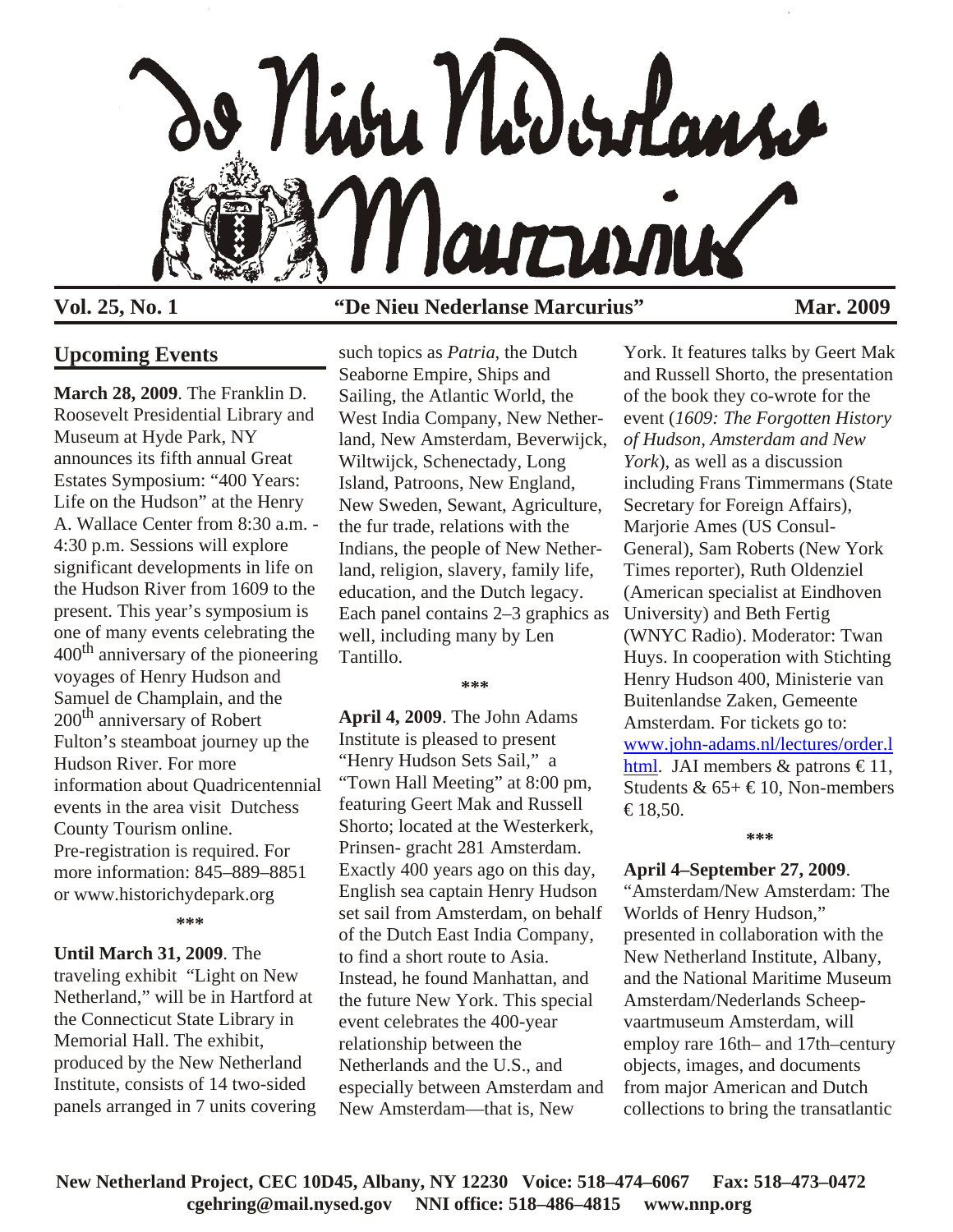## **De Nieu Nederlanse Marcurius 2**

world to life and reveal how Henry Hudson's epic third voyage of exploration planted the seeds of a modern society that took root and flourished in the New World.

 Focusing on the economic, cultural, and ideological connections that ultimately linked two global cities, Amsterdam and New York, "Amsterdam/New Amsterdam" will illuminate not only the global significance of Hudson's voyage, but also the creative context out of which the exploration and settlement of New York itself arose, highlighting the Dutch role in creating the very character of New York as a place of opportunity, tolerance, and perpetual transformation.

**\*\*\***

**Until May 3, 2009**. The National Gallery of Art in DC continues to host the exhibit entitled "Pride of Place: Dutch Cityscapes of the Golden Age." The booming economy of the Dutch Republic in the "Golden Age" fostered a new genre of painting: the "cityscape." Images of towns and cities expressed the enormous civic pride of the era.

 The exhibition consists of 46 paintings representing the work of more than 40 artists, including Jacob van Ruisdael, Jan Steen, Carel Fabritius, Gerrit Berckheyde, and Jan van der Heyden. Of particular interest is Jan van Goyen's 15-foot-long "View of The Hague from the Southeast" (c.1650–51), which he painted for the town hall.

 Also included in the exhibition are 22 maps, atlases, and illustrated books offering an impressive survey of the Dutch cityscape, from wide-angle panoramas depicting the urban skyline with its fortifications, windmills, and church steeples, to renderings of daily life along the canals, in city streets, and town squares. Cities depicted include Amsterdam. Haarlem, Delft, Dordrecht, Middleburg, Hoorn, Utrecht, Nijmegen, and Rhenen. The exhibition was organized by the National Gallery of Art and the Royal Picture Gallery Mauritshuis in The Hague.

 The National Gallery of Art is located at 4<sup>th</sup> and Constitution Avenue NW, Washington DC 20565. Call 202–737–4215 for more information.

**\*\*\***

#### **June 4–6, 2009**. [The 30th](http://www.nyhistory.com/cnysh/cfp2009.htm) [Conference on New York State](http://www.nyhistory.com/cnysh/2009CNYSHProgram.htm)

[History](http://www.nyhistory.com/cnysh/cfp2009.htm) will be held at SUNY Plattsburgh. The Conference is an annual meeting of academic and public historians, librarians and archivists, educators, publishers and other interested individuals who come together to discuss topics and issues related to the people of New York State in historical perspective and to share information and ideas regarding historical research, programming, and the networking of resources and services. More than fifty individuals present formal programs in concurrent presentation sessions, workshops, and the keynote address. Special consideration is accorded first-time presenters, graduate students, and local government historians. The conference is self-sustaining and is organized by a committee of

historians from a variety of institutions across the state. For more information go to: [conference@nyhistory.net](mailto:conference@nyhistory.net)

## **News**

**Flanders House** opened on 25 February on the 44th floor of the New York Times building on West 40th street and Eighth Avenue. Flanders House is a non-profit organisation that consolidates all of the teams and services that work for Flanders in the US. The people that work for Flanders Investment and Trade (FIT), Tourism Flanders-Brussels (TV) and Flanders International (IV) will all work from the same location so that they can create a more consistent image of Flanders in the US. Its intention is to establish a single point of contact for Flanders in America. For an article about Flanders House and an interview with Philip Fontaine, its new director, go to the Feb. 18, 2009 issue of *Flanders Today* at: www.flanderstoday.eu.

## **Save the Dates**

The 32nd Rensselaerswijck Seminar, October 1 through October 3, 2009 will focus on the "Settlers of Rensselaerswijck, 1629–1687." Thursday evening will feature a reception and lecture by a noted historian/author. The programs on Friday and Saturday will focus on the history of Rensselaerswijck and genealogical resources for tracing one's Dutch ancestors both here and in the Netherlands. There will be an opportunity to tour the replica ship *Halve Maen*, visit Albany's First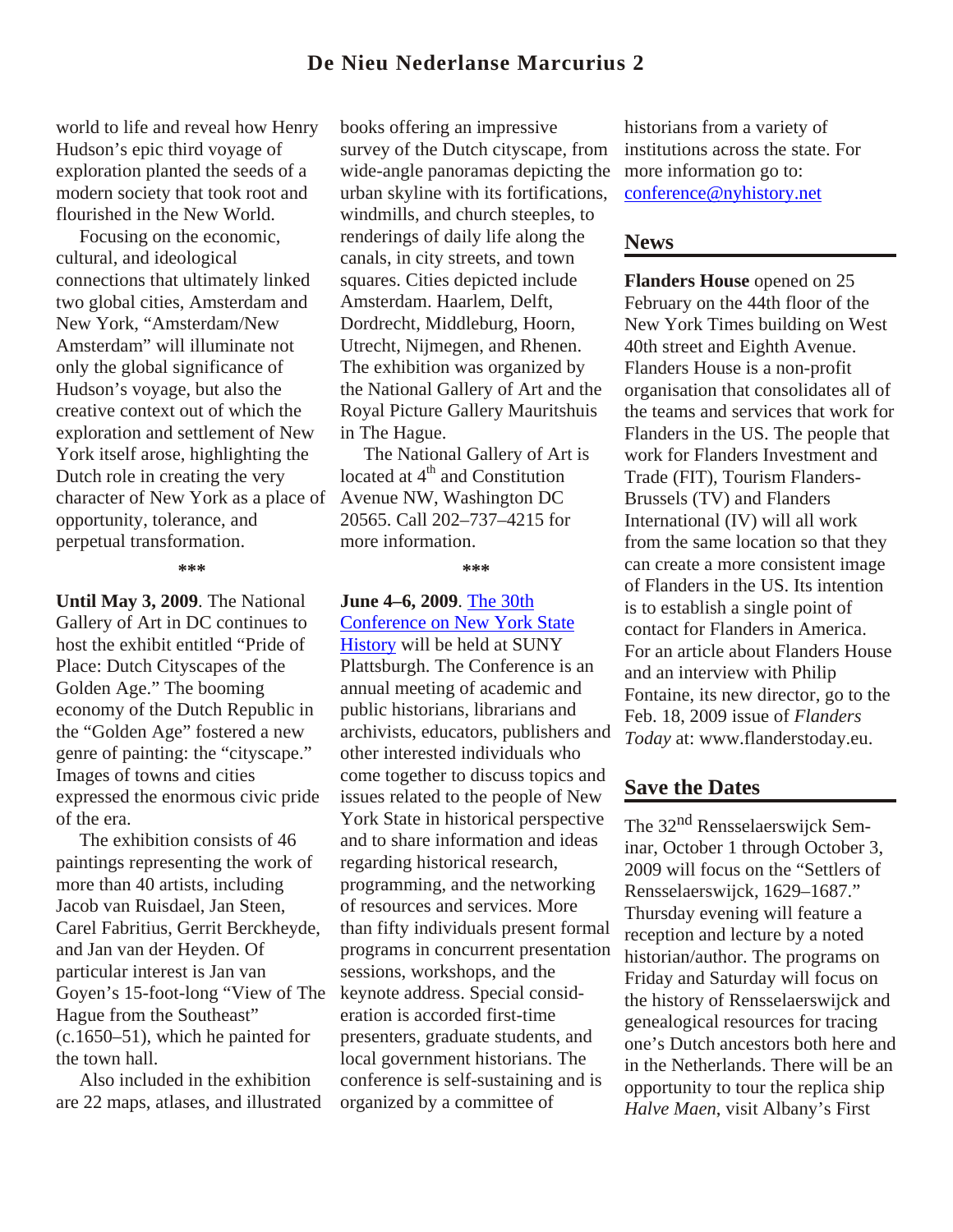Dutch Reformed Church, and other Dutch-connected sites in the area. We hope many family associations will consider having their reunions at this time. We have booked a block of rooms at the Hampton Inn and Suites in downtown Albany for this event. If you would like more information or have questions or comments, please contact Marilyn Douglas at 518–408–1212 or email at mdouglas@mail.nysed.gov

## **Publications**

Anyone exploring the history of New Netherland sooner or later encounters the Dutch relationship with the Mohawks and the League of the Iroquois. Although much has been written about the League and its origin, there has never been a thorough examination of the sources and an analysis of what we know and don't know until now. Highly recommended is William A. Starna's "Retrospecting the Origins of the League of the Iroquois" in *Proceedings of the American Philosophical Society*. Vol. 152, No. 3, September 2008 279–321.

\*\*\*

Just in time for your Spring reading list is Bill Greer's novel *The Mevrouw Who Saved Manhattan: A Novel of New Amsterdam.* The president of the NNI, Charles Wendell, endorses the novel with the comment: "A very authentic ring...like etchings by Van Ostade and Steen." Once you have seen the colorful cover image taken from Pieter Bruegel's "The Peasant Dance," you won't be able to resist buying this paperback. Available at

a discount (\$10.95) through our web site. For more about the book visit: www.billsbrownstone.com.

\*\*\*

Forthcoming is a publication funded and produced by the NNI for the 2009 commemoration: *Explorers, Fortunes, and Love Letters: A Window on New Netherland*, published by Mount Ida Press, contains 12 essays based on original research by New Netherland authors, including Russell Shorto, Joyce Goodfriend, Jaap Jacobs, Janny Venema, among others, edited and introduced by Martha D. Shattuck of the NNP staff.

## **NNI News**

### The **Howard G. Hageman**

**Citation** was established to honor Dr. Howard G. Hageman, a founder of the Friends of the New Netherland Project, later Friends of New Netherland and now the New Netherland Institute, and its first President from 1986 until his death in 1992. The **Citation** is given occasionally by the Board of Trustees of the New Netherland Institute to an individual who has, over time, provided particularly noteworthy support and encouragement to the New Netherland Project and to the work of the New Netherland Institute. The Award consists of a framed citation.

 On this occasion, the Board of Trustees of the New Netherland Institute is pleased to present this citation to **John and Sally van Schaick** in grateful recognition of many years of extraordinary support to NNP and the Institute.

Since joining the Board of Trustees twenty years ago, John has served as its Treasurer, Vice President, and President and continues to remain an active participant in all our endeavors. Sally has served as recording secretary on occasion and has been a loyal friend and supporter of NNP and NNI. Both John and Sally are invaluable assets to the Institute.

**\*\*\***

The New Netherland Institute is the recipient of an annual grant from the Alice P. Kenney Memorial Trust Fund. This grant enables the Institute to award an annual prize of \$500 to an individual or group which has made a significant contribution to colonial Dutch studies and/or has encouraged understanding of the significance of the Dutch colonial experience in North America.

 The 2008 Kenney Award goes to **Professor C. Carl Pegels**, Professor Emeritus at the University of Buffalo. Professor Pegels has given generously of his time to create the Dutch–American section of the New Netherland Institute's web site. This section of the site is a major attraction to many users, looking for the Dutch backgrounds of such celebraties as Humphrey Bogart and Bruce Springsteen. When users come to the site as a result of an Internet search they enter with the opportunity to view other aspects of the site as well thereby increasing an awareness of the Institute's work and projects.